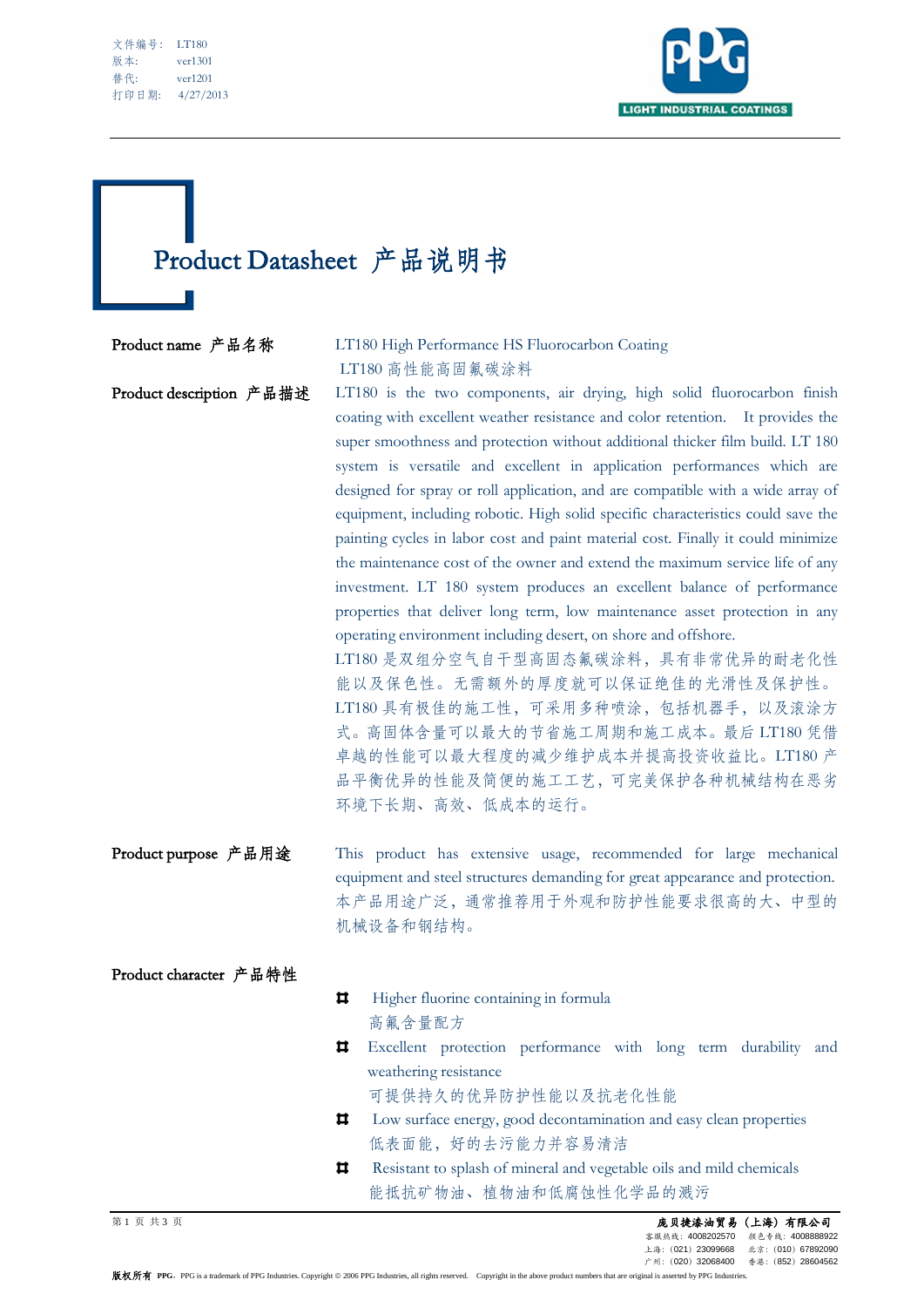

| Unlimited overcoating                                                          |                                                                  |
|--------------------------------------------------------------------------------|------------------------------------------------------------------|
| 无最大复涂间隔时间限制                                                                    |                                                                  |
| Tested to 2500 hours of artificial aging test without any color changing       |                                                                  |
|                                                                                |                                                                  |
| Recommended dry film thickness: 30-40µm                                        |                                                                  |
| 推荐干膜厚度: 30-40 微米                                                               |                                                                  |
| Theoretical spreading rate $\omega$ DFT 40 $\mu$ m: 16m <sup>2</sup> /L<br>ᄇ   |                                                                  |
|                                                                                |                                                                  |
| VOC: $430 \text{ g}/1 (3.6 \text{lb/gal})$                                     |                                                                  |
| VOC: $430 g/l$ (3.6lb/gal)                                                     |                                                                  |
|                                                                                |                                                                  |
| LH180-20 Hardener-standard                                                     | LH180-20 固化剂-标准                                                  |
| LN180-20 Thinner -Standard                                                     | LN180-20 稀释剂一标准                                                  |
|                                                                                |                                                                  |
|                                                                                |                                                                  |
| ᄇ<br>Substrate should be oil, grease and dust free with dried condition. It is |                                                                  |
| better to treat the substrate with degreasing, de-rusting and phosphating      |                                                                  |
| process before applying the paint.                                             |                                                                  |
|                                                                                | 2500 小时人工加速老化试验无任何颜色变化<br>理论涂布率 (40 微米干膜厚度): 16m <sup>2</sup> /L |

要求被涂物件表面无油、无尘、干燥,最好经过除油、除锈、磷化 等良好的前处理。

| Application process 施工流程                                            |                                                                                           |  |
|---------------------------------------------------------------------|-------------------------------------------------------------------------------------------|--|
| Application methods                                                 | Conventional spray                                                                        |  |
| 施工方法                                                                | 手工喷涂                                                                                      |  |
| Volume Solid Content 体积固体含量                                         | $56 \pm 2\%$                                                                              |  |
| Hardener 固化剂                                                        | LH180-20                                                                                  |  |
| Thinner 稀释剂                                                         | LN180-20                                                                                  |  |
| Mixing ratio (colors : hardener) (by volume)<br>混合比例(色漆 : 固化剂)(体积比) | 91:9                                                                                      |  |
| Pot life 混合使用时间                                                     | 5 Hrs/小时                                                                                  |  |
| Spray viscosity 喷涂粘度(DIN4, 20℃)                                     | 30-60 S/秒                                                                                 |  |
| Spray distance 喷涂距离 (cm/厘米)                                         | $15 - 25$                                                                                 |  |
| Spray nozzle 喷涂口径 (mm/毫米)                                           | $1.5 \sim 2.5$                                                                            |  |
| Pressure 喷涂压力 (Mpa)                                                 | $0.4 \sim 0.6$                                                                            |  |
| Flash-off 层闪时间                                                      | 5 min/分钟                                                                                  |  |
| Flow time 流平时间                                                      | 10 min/分钟                                                                                 |  |
| Curing conditions 固化条件                                              | Air drying 自然干燥 (25℃)<br>Dust-free: 180 min 表干: 180 分钟;<br>Dry through: 20 Hrs 实干: 20 小时; |  |

## Important notes 注意事项:

- Apply a wet coat in even, parallel passes; overlap each pass 50 percent to avoid holidays, bare areas and  $\pmb{\Pi}$ pinholes. If required, cross spray at right angles to first pass.
- 应平行、均匀的喷涂,并保证 50%的压枪以保证避免出现针孔、漏涂等。如果需要,可在垂直方向

**第 2 页 共 3 页 CL海) 有限公司**